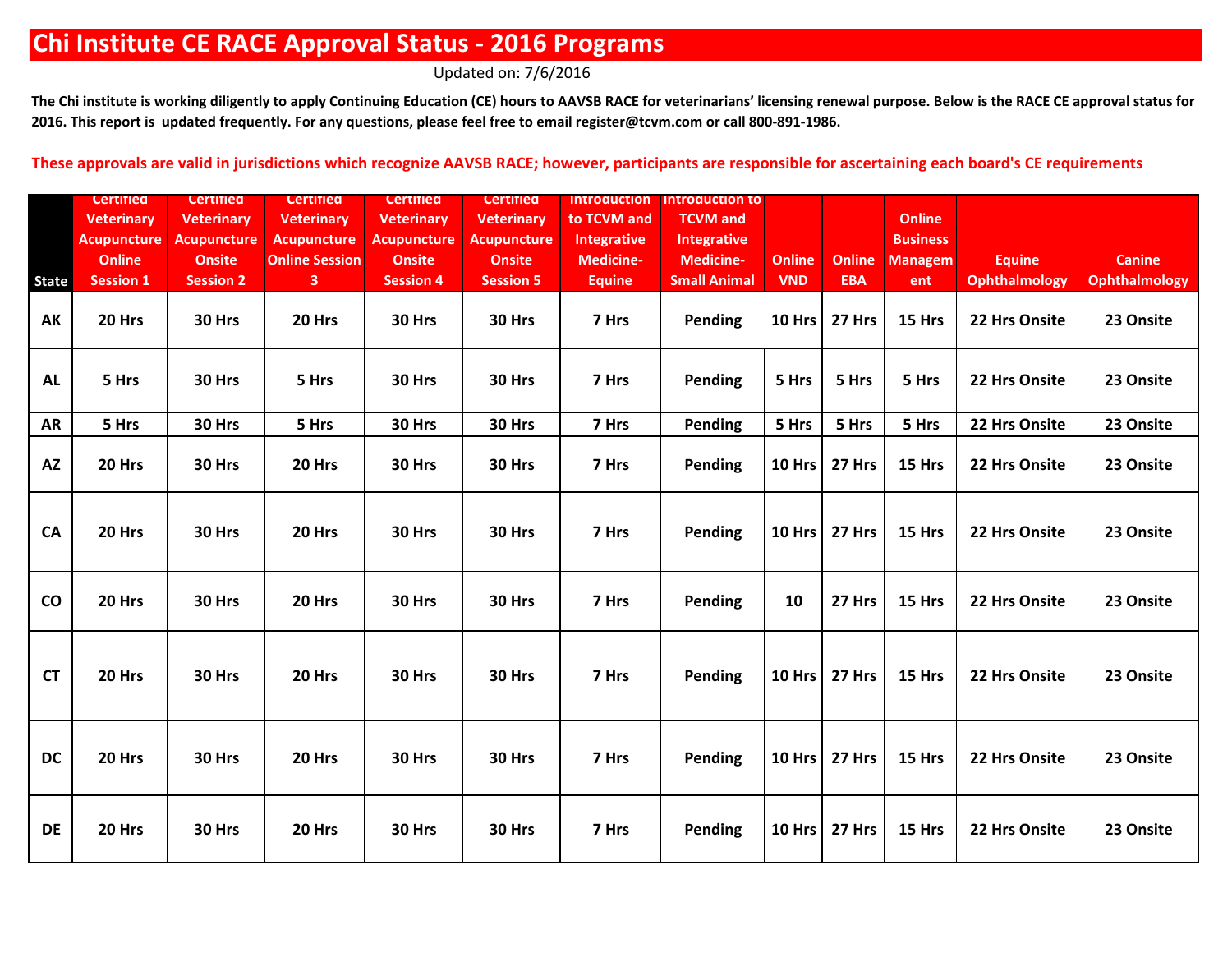Updated on: 7/6/2016

The Chi institute is working diligently to apply Continuing Education (CE) hours to AAVSB RACE for veterinarians' licensing renewal purpose. Below is the RACE CE approval status for **2016. This report is updated frequently. For any questions, please feel free to email register@tcvm.com or call 800-891-1986.**

|              | <b>Certified</b>   | <b>Certified</b>   | <b>Certified</b>      | <b>Certified</b>   | <b>Certified</b>   | <b>Introduction</b> | Introduction to     |               |               |                 |                      |                      |
|--------------|--------------------|--------------------|-----------------------|--------------------|--------------------|---------------------|---------------------|---------------|---------------|-----------------|----------------------|----------------------|
|              | <b>Veterinary</b>  | <b>Veterinary</b>  | <b>Veterinary</b>     | <b>Veterinary</b>  | <b>Veterinary</b>  | to TCVM and         | <b>TCVM</b> and     |               |               | <b>Online</b>   |                      |                      |
|              | <b>Acupuncture</b> | <b>Acupuncture</b> | <b>Acupuncture</b>    | <b>Acupuncture</b> | <b>Acupuncture</b> | <b>Integrative</b>  | <b>Integrative</b>  |               |               | <b>Business</b> |                      |                      |
|              | <b>Online</b>      | <b>Onsite</b>      | <b>Online Session</b> | <b>Onsite</b>      | <b>Onsite</b>      | <b>Medicine-</b>    | <b>Medicine-</b>    | <b>Online</b> | <b>Online</b> | <b>Managem</b>  | <b>Equine</b>        | <b>Canine</b>        |
| <b>State</b> | <b>Session 1</b>   | <b>Session 2</b>   | 3 <sup>1</sup>        | <b>Session 4</b>   | <b>Session 5</b>   | <b>Equine</b>       | <b>Small Animal</b> | <b>VND</b>    | <b>EBA</b>    | ent             | <b>Ophthalmology</b> | <b>Ophthalmology</b> |
| <b>FL</b>    | 20 Hrs             | 30 Hrs             | 20 Hrs                | 30 Hrs             | 30 Hrs             | 7 Hrs               | Pending             | 10 Hrs        | 27 Hrs        | 15 Hrs          | 22 Hrs Onsite        | 23 Onsite            |
| GA           | 20 Hrs             | 30 Hrs             | 20 Hrs                | 30 Hrs             | 30 Hrs             | 7 Hrs               | <b>Pending</b>      | <b>10 Hrs</b> | 27 hrs        | 15 Hrs          | 22 Hrs Onsite        | 23 Onsite            |
| HI           | N/A                | N/A                | N/A                   | N/A                | N/A                | N/A                 | N/A                 | N/A           | N/A           | N/A             | N/A                  | N/A                  |
| IA           | 20 Hrs             | 30 Hrs             | 20 Hrs                | 30 Hrs             | 30 Hrs             | 7 Hrs               | <b>Pending</b>      | 10 Hrs        | 27 Hrs        | 15 Hrs          | 22 Hrs Onsite        | 23 Onsite            |
| ID           | 15 Hrs             | 30 Hrs             | 15 Hrs                | 30 Hrs             | 30 Hrs             | 7 Hrs               | Pending             | 10 Hrs        | 15 Hrs        | 15 Hrs          | 22 Hrs Onsite        | 23 Onsite            |
| $\mathbf{L}$ | 20 Hrs             | 30 Hrs             | 20 Hrs                | 30 Hrs             | 30 Hrs             | 7 Hrs               | Pending             | 10 Hrs        | 27 Hrs        | 15 Hrs          | 22 Hrs Onsite        | 23 Onsite            |
| IN           | 20 Hrs             | 30 Hrs             | 20 Hrs                | 30 Hrs             | 30 Hrs             | 7 Hrs               | <b>Pending</b>      | 10 Hrs        | 27 Hrs        | 15 Hrs          | 22 Hrs Onsite        | 23 Onsite            |
| <b>KS</b>    | 20 Hrs             | 30 Hrs             | 20 Hrs                | 30 Hrs             | 30 Hrs             | 7 Hrs               | <b>Pending</b>      | 10 Hrs        | 27 Hrs        | 15 Hrs          | 22 Hrs Onsite        | 23 Onsite            |
| <b>KY</b>    | 20 Hrs             | 30 Hrs             | 20 Hrs                | 30 Hrs             | 30 Hrs             | 7 Hrs               | Pending             | 10 Hrs        | 27 Hrs        | 15 Hrs          | 22 Hrs Onsite        | 23 Onsite            |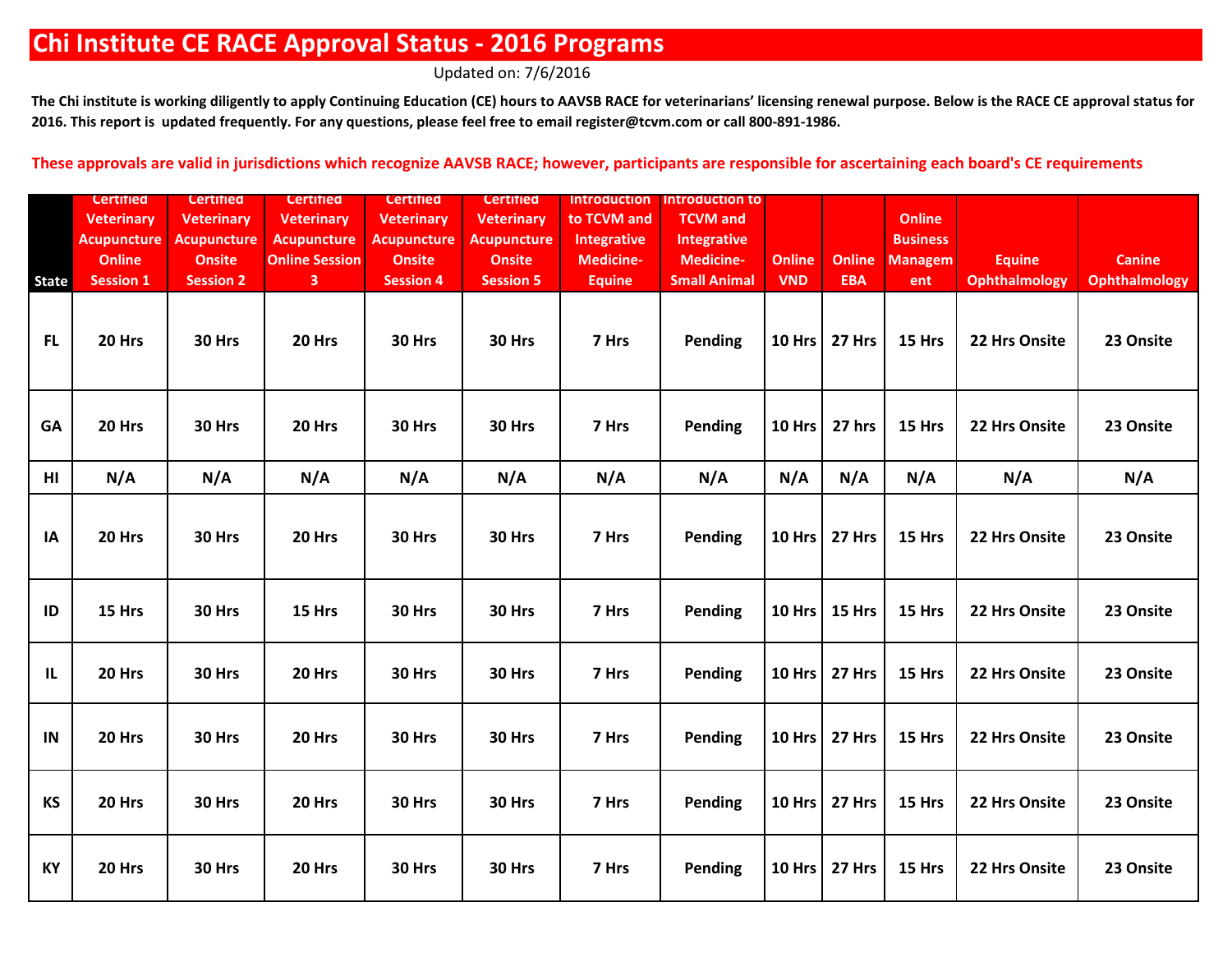Updated on: 7/6/2016

The Chi institute is working diligently to apply Continuing Education (CE) hours to AAVSB RACE for veterinarians' licensing renewal purpose. Below is the RACE CE approval status for **2016. This report is updated frequently. For any questions, please feel free to email register@tcvm.com or call 800-891-1986.**

|              | <b>Certified</b>   | <b>Certified</b>   | <b>Certified</b>      | <b>Certified</b>   | <b>Certified</b>   | <b>Introduction</b> | <b>Introduction to</b> |               |               |                 |               |                      |
|--------------|--------------------|--------------------|-----------------------|--------------------|--------------------|---------------------|------------------------|---------------|---------------|-----------------|---------------|----------------------|
|              | <b>Veterinary</b>  | <b>Veterinary</b>  | <b>Veterinary</b>     | <b>Veterinary</b>  | <b>Veterinary</b>  | to TCVM and         | <b>TCVM</b> and        |               |               | <b>Online</b>   |               |                      |
|              | <b>Acupuncture</b> | <b>Acupuncture</b> | <b>Acupuncture</b>    | <b>Acupuncture</b> | <b>Acupuncture</b> | <b>Integrative</b>  | <b>Integrative</b>     |               |               | <b>Business</b> |               |                      |
|              | <b>Online</b>      | <b>Onsite</b>      | <b>Online Session</b> | <b>Onsite</b>      | <b>Onsite</b>      | Medicine-           | <b>Medicine-</b>       | <b>Online</b> | <b>Online</b> | <b>Managem</b>  | <b>Equine</b> | <b>Canine</b>        |
| <b>State</b> | <b>Session 1</b>   | <b>Session 2</b>   | 3 <sup>7</sup>        | <b>Session 4</b>   | <b>Session 5</b>   | <b>Equine</b>       | <b>Small Animal</b>    | <b>VND</b>    | <b>EBA</b>    | ent             | Ophthalmology | <b>Ophthalmology</b> |
| LA           | 20 Hrs             | 30 Hrs             | 20 Hrs                | 30 Hrs             | 30 Hrs             | 7 Hrs               | Pending                | 10 Hrs        | 27 Hrs        | 15 Hrs          | 22 Hrs Onsite | 23 Onsite            |
| <b>MA</b>    | 20 Hrs             | <b>30 Hrs</b>      | 20 Hrs                | 30 Hrs             | <b>30 Hrs</b>      | 7 Hrs               | <b>Pending</b>         | 10 Hrs        | 27 Hrs        | 15 Hrs          | 22 Hrs Onsite | 23 Onsite            |
| <b>MD</b>    | 20 Hrs             | 30 Hrs             | 20 Hrs                | 30 Hrs             | 30 Hrs             | 7 Hrs               | <b>Pending</b>         | <b>10 Hrs</b> | 27 Hrs        | 15 Hrs          | 22 Hrs Onsite | 23 Onsite            |
| <b>ME</b>    | 0 Hrs              | 30 Hrs             | 0 Hrs                 | 30 Hrs             | 30 Hrs             | 7 Hrs               | Pending                | 0 Hrs         | 0 Hrs         | 0 Hrs           | 22 Hrs Onsite | 23 Onsite            |
| MI           | N/A                | N/A                | N/A                   | N/A                | N/A                | N/A                 | N/A                    | N/A           | N/A           | N/A             | N/A           | N/A                  |
| <b>MN</b>    | 10 Hrs             | 30 Hrs             | 10 Hrs                | 30 Hrs             | 30 Hrs             | 7 Hrs               | Pending                | 10 Hrs        | 10 Hrs        | 10 Hrs          | 22 Hrs Onsite | 23 Onsite            |
| <b>MO</b>    | 10 Hrs             | 30 Hrs             | 10 Hrs                | 30 Hrs             | 30 Hrs             | 7 Hrs               | Pending                | 10 Hrs        | 10 Hrs        | 10 Hrs          | 22 Hrs Onsite | 23 Onsite            |
| <b>MS</b>    | 5 Hrs              | 30 Hrs             | 5 Hrs                 | 30 Hrs             | 30 Hrs             | 7 Hrs               | Pending                | 5 Hrs         | 5 Hrs         | 5 Hrs           | 22 Hrs Onsite | 23 Onsite            |
| <b>MT</b>    | Ś.                 | 30 Hrs             | ?                     | 30 Hrs             | 30 Hrs             | 7 Hrs               | <b>Pending</b>         | ?             | ?             | ŗ               | 22 Hrs Onsite | 23 Onsite            |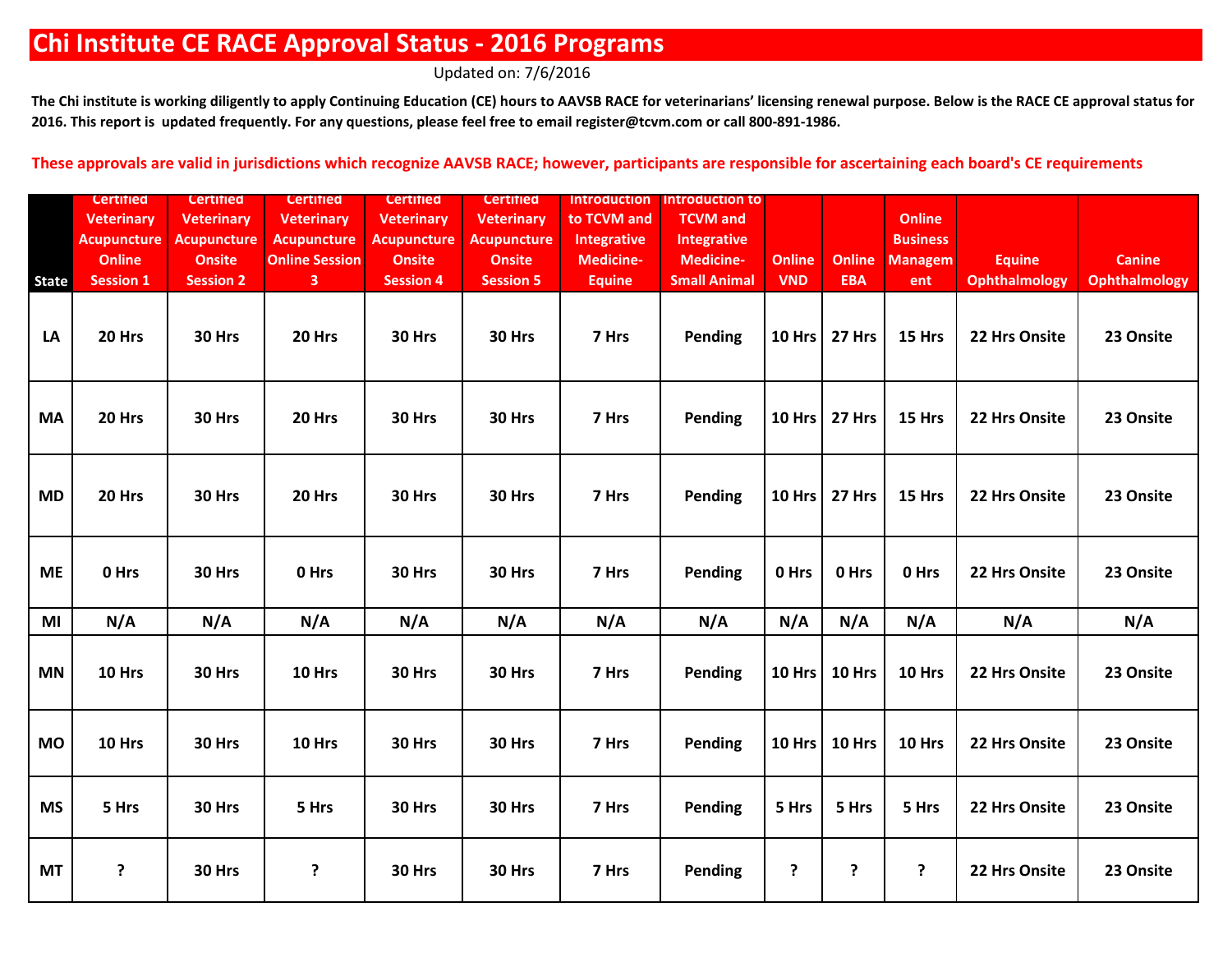Updated on: 7/6/2016

The Chi institute is working diligently to apply Continuing Education (CE) hours to AAVSB RACE for veterinarians' licensing renewal purpose. Below is the RACE CE approval status for **2016. This report is updated frequently. For any questions, please feel free to email register@tcvm.com or call 800-891-1986.**

|              | <b>Certified</b>   | <b>Certified</b>   | <b>Certified</b>      | <b>Certified</b>   | <b>Certified</b>   | <b>Introduction</b> | <b>Introduction to</b> |               |                 |                 |                      |                      |
|--------------|--------------------|--------------------|-----------------------|--------------------|--------------------|---------------------|------------------------|---------------|-----------------|-----------------|----------------------|----------------------|
|              | <b>Veterinary</b>  | <b>Veterinary</b>  | <b>Veterinary</b>     | <b>Veterinary</b>  | <b>Veterinary</b>  | to TCVM and         | <b>TCVM</b> and        |               |                 | <b>Online</b>   |                      |                      |
|              | <b>Acupuncture</b> | <b>Acupuncture</b> | <b>Acupuncture</b>    | <b>Acupuncture</b> | <b>Acupuncture</b> | Integrative         | <b>Integrative</b>     |               |                 | <b>Business</b> |                      |                      |
|              | <b>Online</b>      | <b>Onsite</b>      | <b>Online Session</b> | <b>Onsite</b>      | <b>Onsite</b>      | <b>Medicine-</b>    | <b>Medicine-</b>       | <b>Online</b> | <b>Online</b>   | <b>Managem</b>  | <b>Equine</b>        | <b>Canine</b>        |
| <b>State</b> | <b>Session 1</b>   | <b>Session 2</b>   | 3 <sup>7</sup>        | <b>Session 4</b>   | <b>Session 5</b>   | <b>Equine</b>       | <b>Small Animal</b>    | <b>VND</b>    | <b>EBA</b>      | ent             | <b>Ophthalmology</b> | <b>Ophthalmology</b> |
| <b>NC</b>    | 20 Hrs             | 30 Hrs             | 20 Hrs                | 30 Hrs             | 30 Hrs             | 7 Hrs               | Pending                | <b>10 Hrs</b> | 3 Hrs           | 15 Hrs          | 22 Hrs Onsite        | 23 Onsite            |
| <b>ND</b>    | 8 Hrs              | 30 Hrs             | 8 Hrs                 | 30 Hrs             | 30 Hrs             | 7 Hrs               | Pending                | 8 Hrs         | 8 Hrs           | 8 Hrs           | 22 Hrs Onsite        | 23 Onsite            |
| <b>NE</b>    | 8 Hrs              | 30 Hrs             | 8 Hrs                 | 30 Hrs             | 30 Hrs             | 7 Hrs               | Pending                | 8 Hrs         | 8 Hrs           | 8 Hrs           | 22 Hrs Onsite        | 23 Onsite            |
| <b>NH</b>    | 6 Hrs              | 30 Hrs             | 6 Hrs                 | 30 Hrs             | 30 Hrs             | 7 Hrs               | Pending                | 6 Hrs         | 6 Hrs           | 6 Hrs           | 22 Hrs Onsite        | 23 Onsite            |
| <b>NJ</b>    | 20 Hrs             | 30 Hrs             | 20 Hrs                | 30 Hrs             | 30 Hrs             | 7 Hrs               | Pending                | 10 Hrs        | 27 Hrs          | 15 Hrs          | 22 Hrs Onsite        | 23 Onsite            |
| <b>NM</b>    | 20 Hrs             | 30 Hrs             | 20 Hrs                | 30 Hrs             | 30 Hrs             | 7 Hrs               | Pending                |               | 7.5 Hrs 7.5 Hrs | 15 Hrs          | 22 Hrs Onsite        | 23 Onsite            |
| <b>NV</b>    | 20 Hrs             | 30 Hrs             | 20 Hrs                | 30 Hrs             | 30 Hrs             | 7 Hrs               | Pending                | 10 Hrs        | 27 Hrs          | 15 Hrs          | 22 Hrs Onsite        | 23 Onsite            |
| <b>NY</b>    | 20 Hrs             | 30 Hrs             | 20 Hrs                | 30 Hrs             | 30 Hrs             | 7 Hrs               | Pending                |               | 10 Hrs   27 Hrs | 15 Hrs          | 22 Hrs Onsite        | 23 Onsite            |
| OH           | 20 Hrs             | 30 Hrs             | 20 Hrs                | 30 Hrs             | 30 Hrs             | 7 Hrs               | Pending                |               | 10 Hrs   27 Hrs | 15 Hrs          | 22 Hrs Onsite        | 23 Onsite            |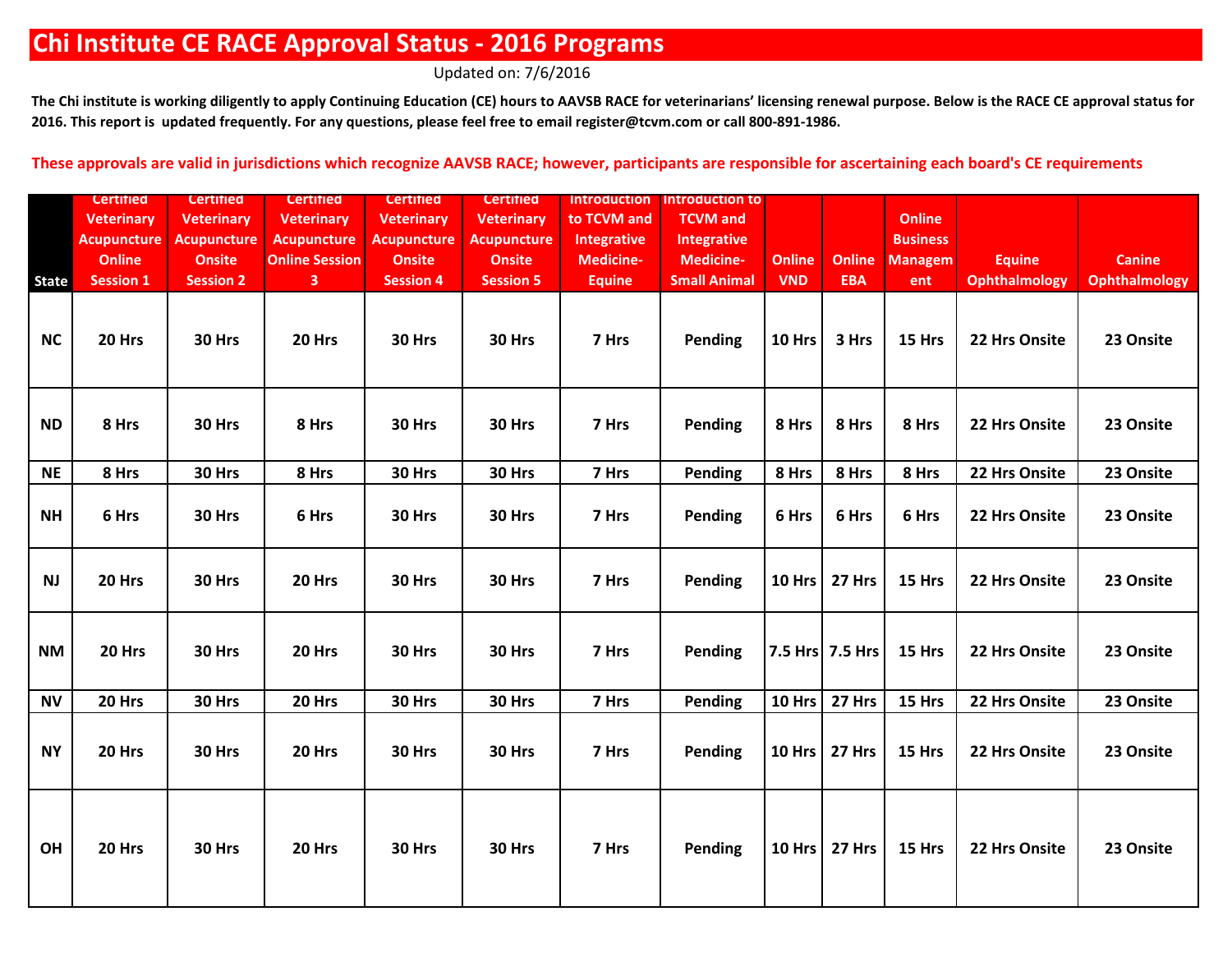Updated on: 7/6/2016

The Chi institute is working diligently to apply Continuing Education (CE) hours to AAVSB RACE for veterinarians' licensing renewal purpose. Below is the RACE CE approval status for **2016. This report is updated frequently. For any questions, please feel free to email register@tcvm.com or call 800-891-1986.**

|                | <b>Certified</b>   | <b>Certified</b>   | <b>Certified</b>      | <b>Certified</b>   | <b>Certified</b>   | <b>Introduction</b> | Introduction to     |               |                 |                 |                      |                      |
|----------------|--------------------|--------------------|-----------------------|--------------------|--------------------|---------------------|---------------------|---------------|-----------------|-----------------|----------------------|----------------------|
|                | <b>Veterinary</b>  | <b>Veterinary</b>  | <b>Veterinary</b>     | <b>Veterinary</b>  | <b>Veterinary</b>  | to TCVM and         | <b>TCVM</b> and     |               |                 | <b>Online</b>   |                      |                      |
|                | <b>Acupuncture</b> | <b>Acupuncture</b> | <b>Acupuncture</b>    | <b>Acupuncture</b> | <b>Acupuncture</b> | <b>Integrative</b>  | <b>Integrative</b>  |               |                 | <b>Business</b> |                      |                      |
|                | <b>Online</b>      | <b>Onsite</b>      | <b>Online Session</b> | <b>Onsite</b>      | <b>Onsite</b>      | <b>Medicine-</b>    | <b>Medicine-</b>    | <b>Online</b> | <b>Online</b>   | <b>Managem</b>  | <b>Equine</b>        | <b>Canine</b>        |
| State          | <b>Session 1</b>   | <b>Session 2</b>   | $\mathbf{3}$          | <b>Session 4</b>   | <b>Session 5</b>   | <b>Equine</b>       | <b>Small Animal</b> | <b>VND</b>    | <b>EBA</b>      | ent             | <b>Ophthalmology</b> | <b>Ophthalmology</b> |
| OK             | 4 Hrs              | 30 Hrs             | 4 Hrs                 | 30 Hrs             | 30 Hrs             | 7 Hrs               | Pending             | 4 Hrs         | 4 Hrs           | 4 Hrs           | 22 Hrs Onsite        | 23 Onsite            |
| <b>OR</b>      | 15 Hrs             | 30 Hrs             | 15 Hrs                | 30 Hrs             | 30 Hrs             | 7 Hrs               | Pending             |               | 10 Hrs   15 Hrs | 15 hrs          | 22 Hrs Onsite        | 23 Onsite            |
| PA             | 5 Hrs              | 30 Hrs             | 5 Hrs                 | 30 Hrs             | 30 Hrs             | 7 Hrs               | Pending             | 5 Hrs         | 5 Hrs           | 5 Hrs           | 22 Hrs Onsite        | 23 Onsite            |
| R <sub>l</sub> | 4 Hrs              | 30 Hrs             | 4 Hrs                 | 30 Hrs             | 30 Hrs             | 7 Hrs               | Pending             | 4 Hrs         | 4 Hrs           | 4 Hrs           | 22 Hrs Onsite        | 23 Onsite            |
| <b>SC</b>      | 15 Hrs             | 30 Hrs             | 15 Hrs                | 30 Hrs             | 30 Hrs             | 7 Hrs               | Pending             |               | 10 Hrs   15 Hrs | 15 Hrs          | 22 Hrs Onsite        | 23 Onsite            |
| <b>SD</b>      | 10 Hrs             | 30 Hrs             | 10 Hrs                | 30 Hrs             | 30 Hrs             | 7 Hrs               | Pending             |               | 10 Hrs 27 Hrs   | 15 Hrs          | 22 Hrs Onsite        | 23 Onsite            |
| <b>TN</b>      | 20 Hrs             | 30 Hrs             | 20 Hrs                | 30 Hrs             | 30 Hrs             | 7 Hrs               | Pending             |               | 10 Hrs   27 Hrs | 15 Hrs          | 22 Hrs Onsite        | 23 Onsite            |
| <b>TX</b>      | 10 Hrs             | 30 Hrs             | 10 Hrs                | 30 Hrs             | 30 Hrs             | 7 Hrs               | Pending             |               | 10 Hrs   10 Hrs | 10 Hrs          | 22 Hrs Onsite        | 23 Onsite            |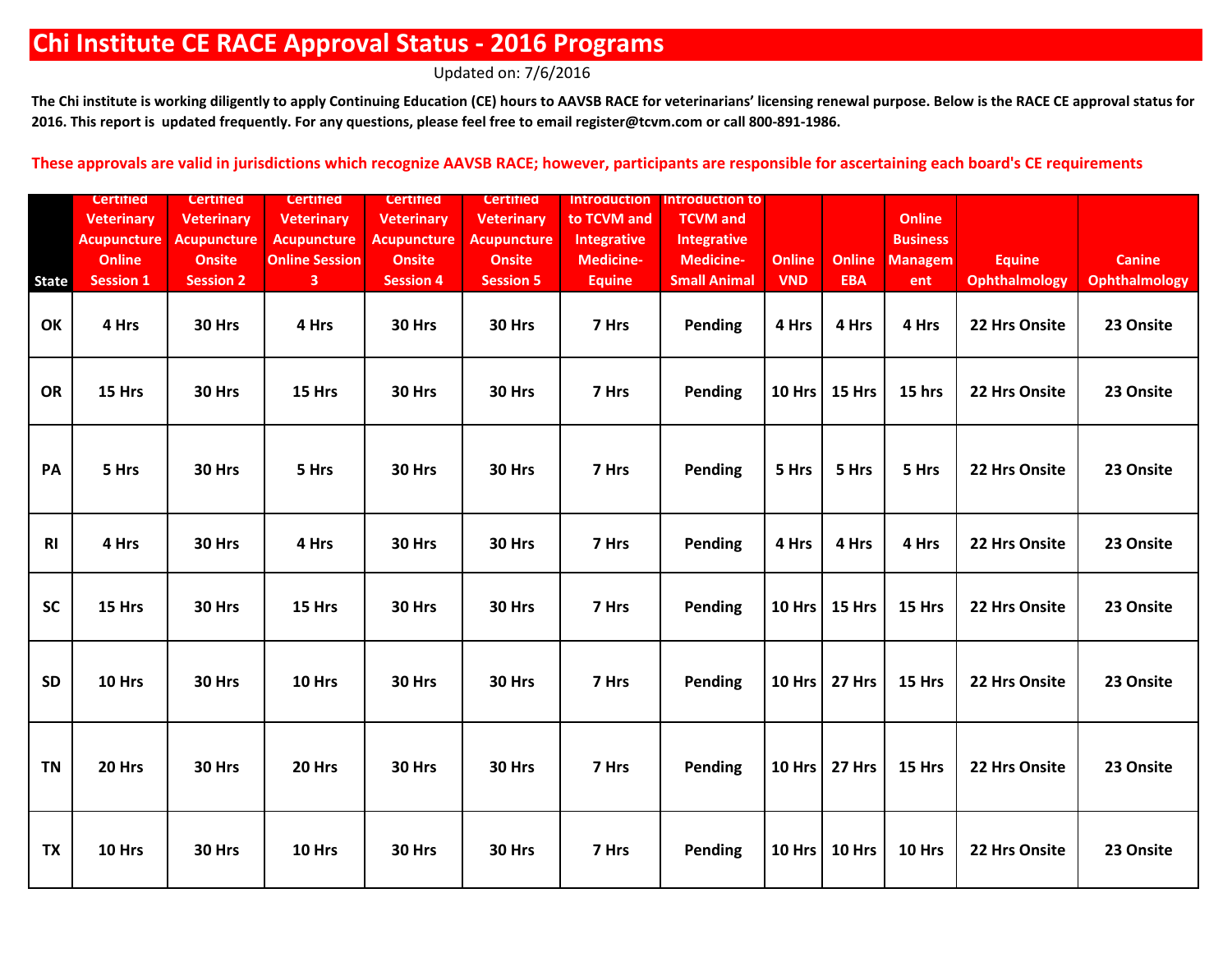Updated on: 7/6/2016

The Chi institute is working diligently to apply Continuing Education (CE) hours to AAVSB RACE for veterinarians' licensing renewal purpose. Below is the RACE CE approval status for **2016. This report is updated frequently. For any questions, please feel free to email register@tcvm.com or call 800-891-1986.**

|              | <b>Certified</b>   | <b>Certified</b>   | <b>Certified</b>                  | <b>Certified</b>   | <b>Certified</b>   | <b>Introduction</b> | Introduction to     |                               |                                      |                                      |                      |                      |
|--------------|--------------------|--------------------|-----------------------------------|--------------------|--------------------|---------------------|---------------------|-------------------------------|--------------------------------------|--------------------------------------|----------------------|----------------------|
|              | <b>Veterinary</b>  | <b>Veterinary</b>  | <b>Veterinary</b>                 | <b>Veterinary</b>  | <b>Veterinary</b>  | to TCVM and         | <b>TCVM</b> and     |                               |                                      | <b>Online</b>                        |                      |                      |
|              | <b>Acupuncture</b> | <b>Acupuncture</b> | <b>Acupuncture</b>                | <b>Acupuncture</b> | <b>Acupuncture</b> | Integrative         | <b>Integrative</b>  |                               |                                      | <b>Business</b>                      |                      |                      |
|              | <b>Online</b>      | <b>Onsite</b>      | <b>Online Session</b>             | <b>Onsite</b>      | <b>Onsite</b>      | <b>Medicine-</b>    | <b>Medicine-</b>    | <b>Online</b>                 | <b>Online</b>                        | <b>Managem</b>                       | <b>Equine</b>        | <b>Canine</b>        |
| <b>State</b> | <b>Session 1</b>   | <b>Session 2</b>   | 3                                 | <b>Session 4</b>   | <b>Session 5</b>   | <b>Equine</b>       | <b>Small Animal</b> | <b>VND</b>                    | <b>EBA</b>                           | ent                                  | <b>Ophthalmology</b> | <b>Ophthalmology</b> |
| <b>UT</b>    | 20 Hrs             | 30 Hrs             | 20 Hrs                            | 30 Hrs             | 30 Hrs             | 7 Hrs               | Pending             | <b>10 Hrs</b>                 | 27 Hrs                               | 15 Hrs                               | 22 Hrs Onsite        | 23 Onsite            |
| <b>VA</b>    | 20 Hrs             | 30 Hrs             | 20 Hrs                            | 30 Hrs             | 30 Hrs             | 7 Hrs               | Pending             | <b>10 Hrs</b>                 | 27 Hrs                               | 15 Hrs                               | 22 Hrs Onsite        | 23 Onsite            |
| <b>VT</b>    | 20 Hrs             | 30 Hrs             | 20 Hrs                            | 30 Hrs             | 30 Hrs             | 7 Hrs               | Pending             | <b>10 Hrs</b>                 | 27 Hrs                               | 15 Hrs                               | 22 Hrs Onsite        | 23 Onsite            |
| <b>WA</b>    | 10 Hrs             | 30 Hrs             | 10 Hrs                            | 30 Hrs             | 30 Hrs             | 7 Hrs               | Pending             | 10 Hrs                        | 10 Hrs                               | 10 Hrs                               | 22 Hrs Onsite        | 23 Onsite            |
| WI           | Onlince CE H       | 30 Hrs             | <b>No Online CE</b><br><b>Hrs</b> | 30 Hrs             | 30 Hrs             | 7 Hrs               | <b>Pending</b>      | <b>No</b><br>Online<br>CE Hrs | <b>No</b><br>Online<br><b>CE Hrs</b> | <b>No</b><br>Online<br><b>CE Hrs</b> | 22 Hrs Onsite        | 23 Onsite            |
| <b>WV</b>    | 4 Hrs              | 30 Hrs             | 4 Hrs                             | 30 Hrs             | 30 Hrs             | 7 Hrs               | Pending             | 4 Hrs                         | 4 Hrs                                | 4 Hrs                                | 22 Hrs Onsite        | 23 Onsite            |
| <b>WY</b>    | 20 Hrs             | 30 Hrs             | 20 Hrs                            | 30 Hrs             | 30 Hrs             | 7 Hrs               | Pending             | <b>10 Hrs</b>                 | 27 Hrs                               | 15 Hrs                               | 22 Hrs Onsite        | 23 Onsite            |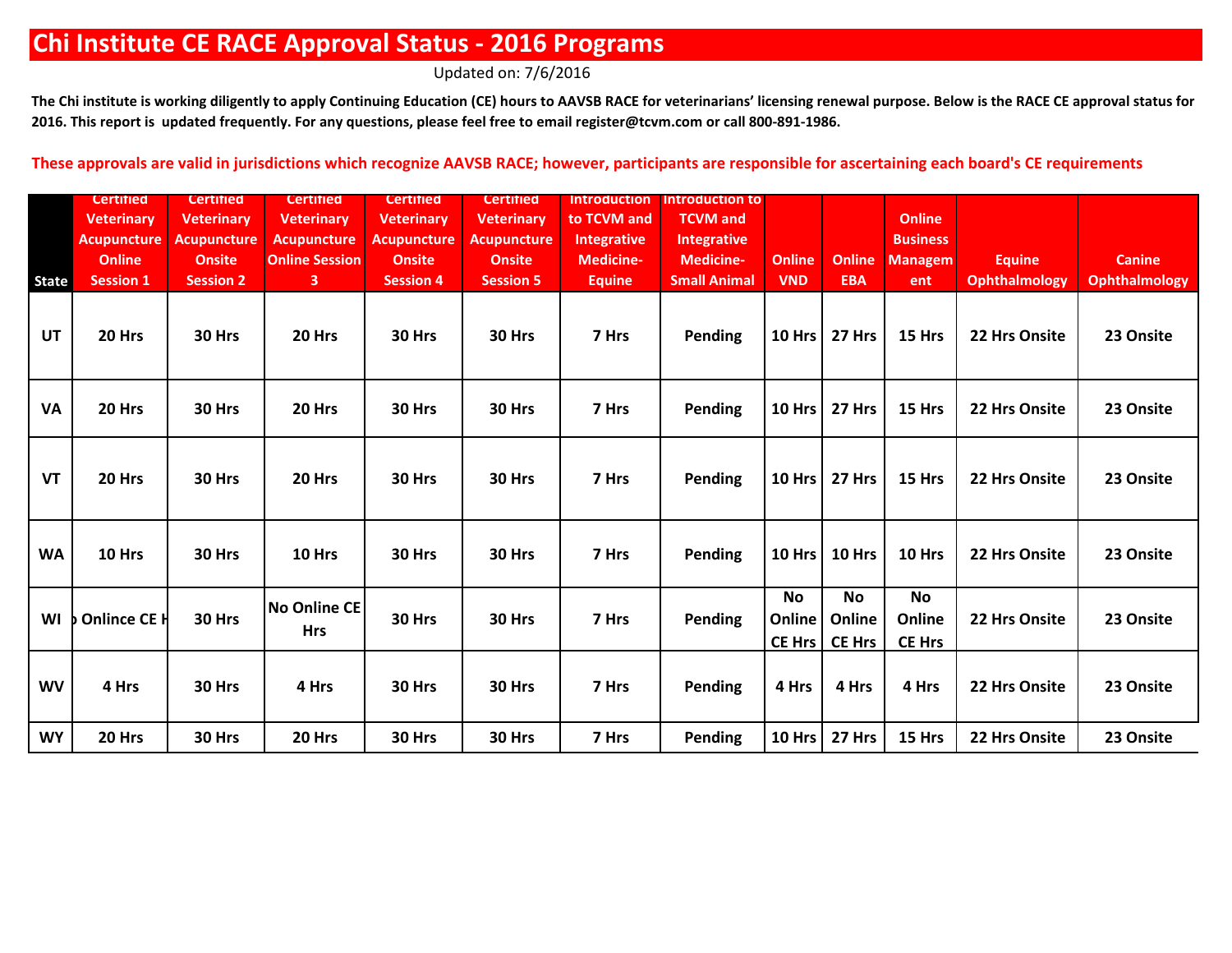Last Updated on: 7/6/2016

The Chi institute is working diligently to apply Continuing Education (CE) hours by State for veterinarians' licensing renewal purpose. Below is the CE approval status for 2016 Chi Program by each state. These courses have not been applied to RACE. This report is updated frequently. For any questions, please feel free to email register@tcvm.com or call 800-891-1986.

## **How to read this report**

**### Hrs:** this program has been approved or recognized for ### CE hrs by this state.

**Pending:** this program has been submitted for CE hrs to this state and waiting for approval.

**No:** this program is not preapproved for CE hrs by this state. *Veterinarians who registering for a Chi course with over \$600 tuition are eligible for* 

*complimentary registration (\$900 value) for the online Evidence Based Acupuncture Course, (EBA) approved for 27 CE hrs by RACE.* 

| <b>State</b> | <b>Basic Acupuncture</b> | <b>Adv. Acupuncture</b>                                                                                                                                                                                               | <b>Herbal Medicine</b>                                                                                                                                                                                                                                        | <b>Food Therapy</b> | Tui-na | <b>Conference</b> | <b>Intro</b> | <b>IAND</b> |  |  |  |  |  |
|--------------|--------------------------|-----------------------------------------------------------------------------------------------------------------------------------------------------------------------------------------------------------------------|---------------------------------------------------------------------------------------------------------------------------------------------------------------------------------------------------------------------------------------------------------------|---------------------|--------|-------------------|--------------|-------------|--|--|--|--|--|
|              | <b>AK</b> RACE Approved  |                                                                                                                                                                                                                       | Accepts RACE approved only courses. Veterinarians who register for a Chi course that is above \$600 in tuition are eligible for<br>complimentary registration (\$900 value) for the online Evidence Based Acupuncture Course, approved for 27 CE hrs by RACE. |                     |        |                   |              |             |  |  |  |  |  |
| AL           | <b>RACE Approved</b>     |                                                                                                                                                                                                                       | Accepts RACE approved only courses. Veterinarians who register for a Chi course that is above \$600 in tuition are eligible for<br>complimentary registration (\$900 value) for the online Evidence Based Acupuncture Course, approved for 27 CE hrs by RACE. |                     |        |                   |              |             |  |  |  |  |  |
|              | $AR$ 5 Hrs               | 5 Hrs                                                                                                                                                                                                                 | 5 Hrs                                                                                                                                                                                                                                                         | 5 Hrs               | 5 Hrs  | N/A               | 5 Hrs        | 5 Hrs       |  |  |  |  |  |
| <b>AZ</b>    | <b>RACE Approved</b>     |                                                                                                                                                                                                                       | Accepts RACE approved only courses. Veterinarians who register for a Chi course that is above \$600 in tuition are eligible for<br>complimentary registration (\$900 value) for the online Evidence Based Acupuncture Course, approved for 27 CE hrs by RACE. |                     |        |                   |              |             |  |  |  |  |  |
| <b>CA</b>    | <b>RACE Approved</b>     |                                                                                                                                                                                                                       | Accepts RACE approved only courses. Veterinarians who register for a Chi course that is above \$600 in tuition are eligible for<br>complimentary registration (\$900 value) for the online Evidence Based Acupuncture Course, approved for 27 CE hrs by RACE. |                     |        |                   |              |             |  |  |  |  |  |
| <b>CO</b>    | <b>RACE Approved</b>     |                                                                                                                                                                                                                       | Accepts RACE approved only courses. Veterinarians who register for a Chi course that is above \$600 in tuition are eligible for<br>complimentary registration (\$900 value) for the online Evidence Based Acupuncture Course, approved for 27 CE hrs by RACE. |                     |        |                   |              |             |  |  |  |  |  |
| <b>CT</b>    | <b>RACE Aproved</b>      | 28 Hrs                                                                                                                                                                                                                | 165 Hrs                                                                                                                                                                                                                                                       | 28 Hrs              | 28 Hrs | N/A               | 14 Hrs       | 10 Hrs      |  |  |  |  |  |
| DC           | <b>RACE Aproved</b>      | 28 Hrs                                                                                                                                                                                                                | <b>165 Hrs</b>                                                                                                                                                                                                                                                | 28 Hrs              | 28 Hrs | N/A               | 14 Hrs       | 10 Hrs      |  |  |  |  |  |
| DE           | <b>RACE Approved</b>     | Veterinarians who register for a Chi course with over \$600 in tuition are eligible for complimentary registration (\$900<br>value) for the online Evidence Based Acupuncture Course, approved for 27 CE hrs by RACE. |                                                                                                                                                                                                                                                               |                     |        |                   |              |             |  |  |  |  |  |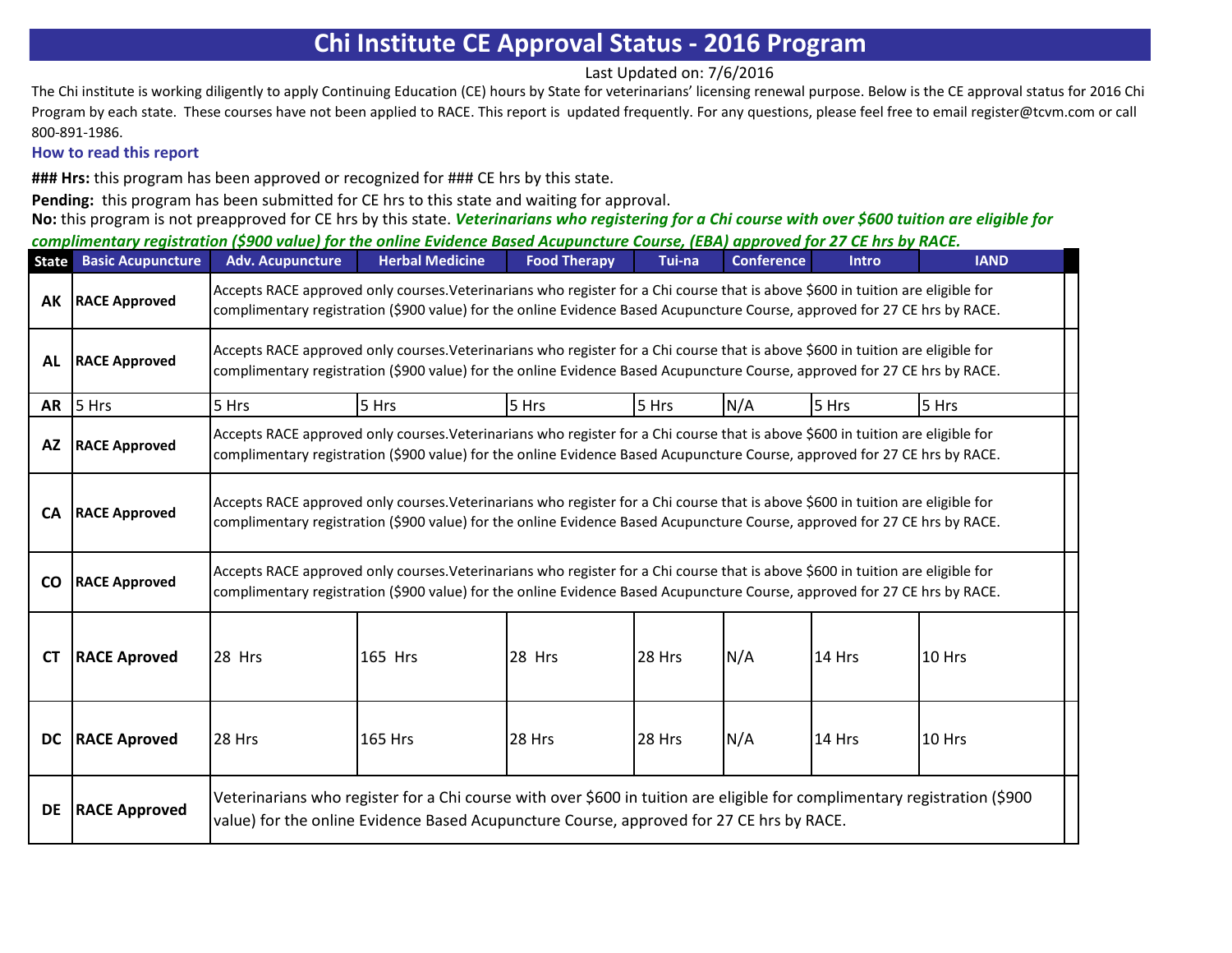Last Updated on: 7/6/2016

The Chi institute is working diligently to apply Continuing Education (CE) hours by State for veterinarians' licensing renewal purpose. Below is the CE approval status for 2016 Chi Program by each state. These courses have not been applied to RACE. This report is updated frequently. For any questions, please feel free to email register@tcvm.com or call 800-891-1986.

#### **How to read this report**

**### Hrs:** this program has been approved or recognized for ### CE hrs by this state.

**Pending:** this program has been submitted for CE hrs to this state and waiting for approval.

| State     | <b>Basic Acupuncture</b> | <b>Adv. Acupuncture</b>                   | <b>Herbal Medicine</b>                                                                                                                                                                                                                                        | <b>Food Therapy</b> | Tui-na    | <b>Conference</b> | <b>Intro</b> | <b>IAND</b> |
|-----------|--------------------------|-------------------------------------------|---------------------------------------------------------------------------------------------------------------------------------------------------------------------------------------------------------------------------------------------------------------|---------------------|-----------|-------------------|--------------|-------------|
| <b>FL</b> | <b>RACE Approved</b>     | 28 Hrs                                    | 165 Hrs                                                                                                                                                                                                                                                       | 28 Hrs              | <b>No</b> | N/A               | 14 Hrs       | 10 Hrs      |
| GA        | <b>RACE Approved</b>     | <b>28 Hrs</b>                             | <b>165 Hrs</b>                                                                                                                                                                                                                                                | 28 Hrs              | 28 Hrs    | N/A               | 14 Hrs       | 10 Hrs      |
| HI        |                          | This state doesn't have a CE requirement. |                                                                                                                                                                                                                                                               |                     |           |                   |              |             |
| ΙA        | <b>RACE Approved</b>     | <b>20 Hrs Onsite</b>                      | No                                                                                                                                                                                                                                                            | <b>No</b>           | 41.8 HRS  | N/A               | <b>No</b>    | lNo.        |
| ID        | <b>RACE Approved</b>     |                                           | Accepts RACE approved only courses. Veterinarians who register for a Chi course that is above \$600 in tuition are eligible for<br>complimentary registration (\$900 value) for the online Evidence Based Acupuncture Course, approved for 27 CE hrs by RACE. |                     |           |                   |              |             |
| IL        | <b>RACE Approved</b>     |                                           | Accepts RACE approved only courses. Veterinarians who register for a Chi course that is above \$600 in tuition are eligible for<br>complimentary registration (\$900 value) for the online Evidence Based Acupuncture Course, approved for 27 CE hrs by RACE. |                     |           |                   |              |             |
| IN        | <b>RACE Approved</b>     | 28 Hrs                                    | 165 Hrs                                                                                                                                                                                                                                                       | 28 Hrs              | 28 Hrs    | N/A               | 14 Hrs       | 10 Hrs      |
| <b>KS</b> | <b>RACE Approved</b>     | 28 Hrs                                    | <b>165 Hrs</b>                                                                                                                                                                                                                                                | 28 Hrs              | 28 Hrs    | N/A               | 14 Hrs       | 10 Hrs      |
| КY        | <b>RACE Approved</b>     | <b>28 Hrs</b>                             | <b>165 Hrs</b>                                                                                                                                                                                                                                                | 28 Hrs              | 54 Hrs    | N/A               | 14 Hrs       | 10 Hrs      |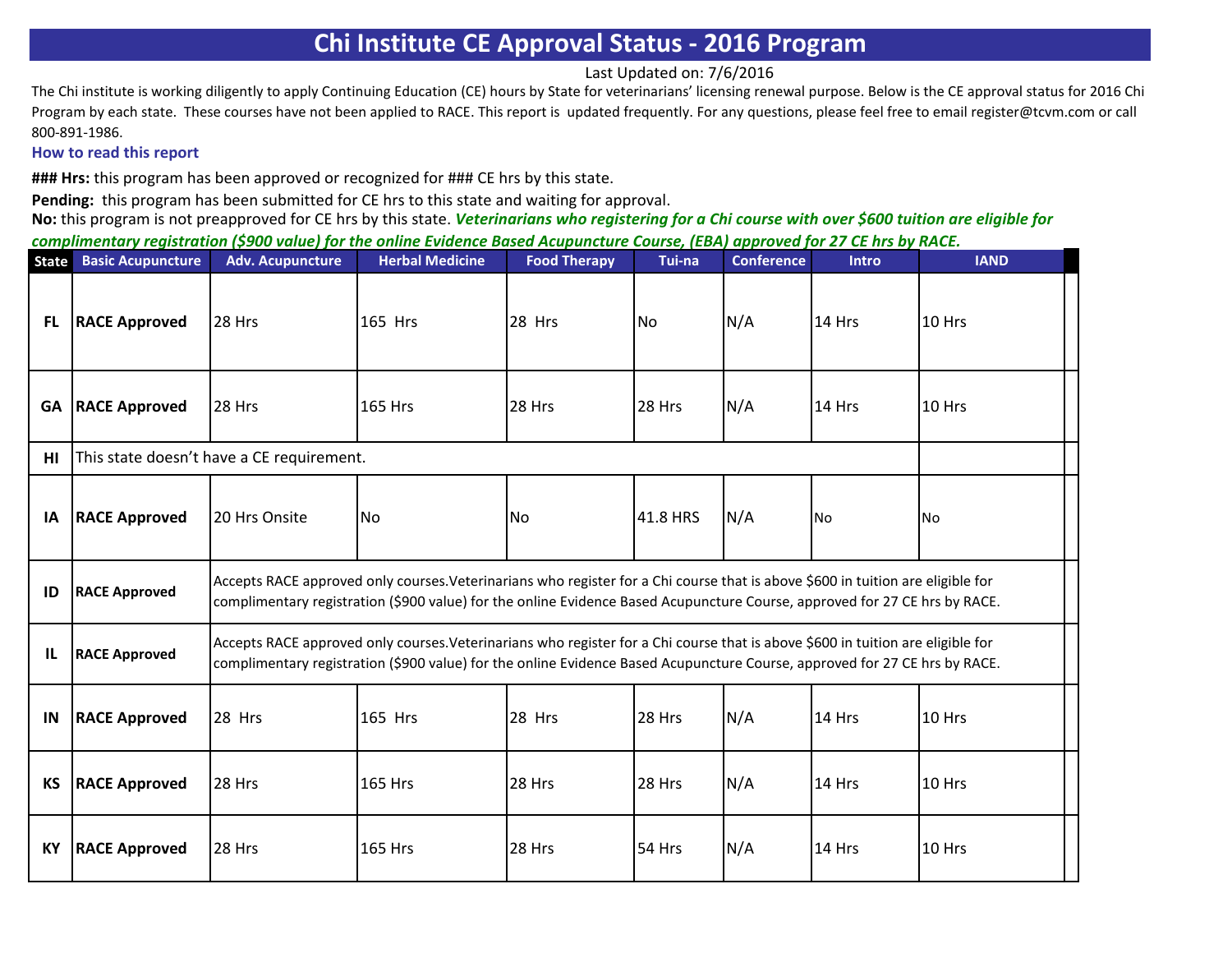Last Updated on: 7/6/2016

The Chi institute is working diligently to apply Continuing Education (CE) hours by State for veterinarians' licensing renewal purpose. Below is the CE approval status for 2016 Chi Program by each state. These courses have not been applied to RACE. This report is updated frequently. For any questions, please feel free to email register@tcvm.com or call 800-891-1986.

## **How to read this report**

**### Hrs:** this program has been approved or recognized for ### CE hrs by this state.

**Pending:** this program has been submitted for CE hrs to this state and waiting for approval.

| <b>State</b> | <b>Basic Acupuncture</b> | <b>Adv. Acupuncture</b>                                                                                                                                                                                                                                       | <b>Herbal Medicine</b>                                                                                                                                                                                                                                        | <b>Food Therapy</b> | Tui-na                                    | <b>Conference</b> | <b>Intro</b>                                     | <b>IAND</b>                     |
|--------------|--------------------------|---------------------------------------------------------------------------------------------------------------------------------------------------------------------------------------------------------------------------------------------------------------|---------------------------------------------------------------------------------------------------------------------------------------------------------------------------------------------------------------------------------------------------------------|---------------------|-------------------------------------------|-------------------|--------------------------------------------------|---------------------------------|
| LA           | <b>RACE Approved</b>     | 28 Hrs                                                                                                                                                                                                                                                        | <b>165 Hrs</b>                                                                                                                                                                                                                                                | <b>28 Hrs</b>       | 20 hrs                                    | N/A               | 14 Hrs                                           | 10 Hrs                          |
|              | <b>MA RACE Approved</b>  | 28 Hrs                                                                                                                                                                                                                                                        | 165 Hrs                                                                                                                                                                                                                                                       | 28 Hrs              | 28 Hrs                                    | N/A               | 14 Hrs                                           | <b>10 Hrs</b>                   |
| <b>MD</b>    | <b>RACE Approved</b>     | 28 Hrs                                                                                                                                                                                                                                                        | <b>155 Hrs</b>                                                                                                                                                                                                                                                | 28 Hrs              | 46 Hrs                                    | N/A               | 14 Hrs                                           | 10 Hrs                          |
|              | ME   RACE Approved       | 28 Hrs                                                                                                                                                                                                                                                        | 63 Onsite Hrs                                                                                                                                                                                                                                                 | <b>28 Hrs</b>       | 28 Hrs                                    | N/A               | $14$ Hrs                                         | Pending                         |
| ΜI           |                          | This state doesn't have the CE requirement.                                                                                                                                                                                                                   |                                                                                                                                                                                                                                                               |                     |                                           |                   |                                                  |                                 |
|              | <b>MN RACE Approved</b>  | <b>RAIVE APPROVED</b><br>28 Hrs                                                                                                                                                                                                                               | RAIVE APPROVED 160 RAIVE APPROVED<br><b>Hrs</b>                                                                                                                                                                                                               | 28 Hrs              | <b>RAIVE</b><br><b>APPROVED</b><br>54 Hrs | N/A               | <b>RAIVE</b><br><b>APPROVED 14</b><br><b>Hrs</b> | <b>RAIVE APPROVED</b><br>10 Hrs |
|              | MO RACE Approved         | 7 Hrs                                                                                                                                                                                                                                                         | 5 Hrs per Module                                                                                                                                                                                                                                              | 7 Hrs               | Pending                                   | N/A               | 13.5 Hrs                                         | $2.5$ Hrs                       |
| <b>MS</b>    |                          |                                                                                                                                                                                                                                                               | Accepts RACE approved only courses. Veterinarians who register for a Chi course that is above \$600 in tuition are eligible for complimentary registration<br>(\$900 value) for the online Evidence Based Acupuncture Course, approved for 27 CE hrs by RACE. |                     |                                           |                   |                                                  |                                 |
| <b>MT</b>    | <b>RACE Approved</b>     | Accepts RACE approved only courses. Veterinarians who register for a Chi course that is above \$600 in tuition are eligible for<br>complimentary registration (\$900 value) for the online Evidence Based Acupuncture Course, approved for 27 CE hrs by RACE. |                                                                                                                                                                                                                                                               |                     |                                           |                   |                                                  |                                 |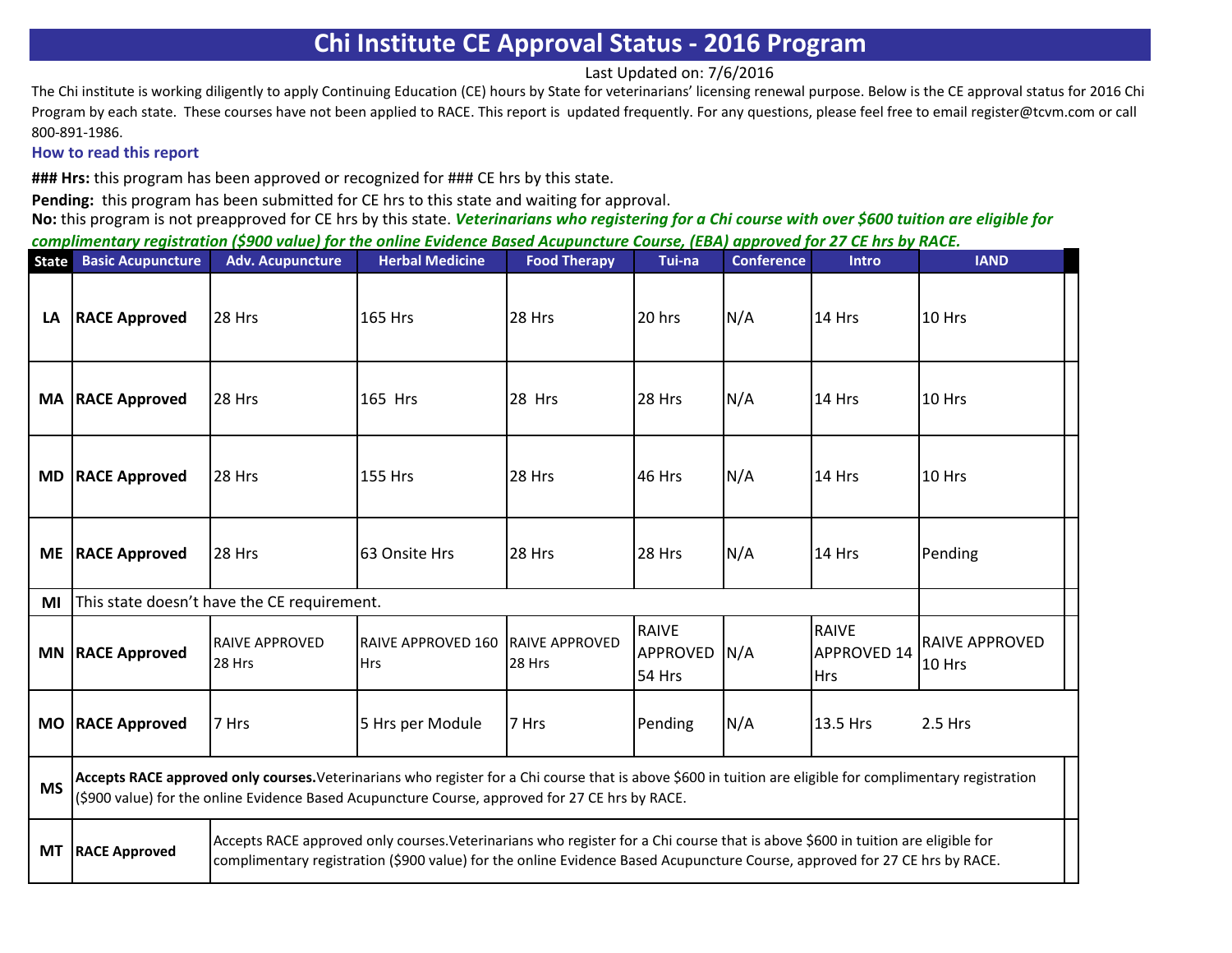Last Updated on: 7/6/2016

The Chi institute is working diligently to apply Continuing Education (CE) hours by State for veterinarians' licensing renewal purpose. Below is the CE approval status for 2016 Chi Program by each state. These courses have not been applied to RACE. This report is updated frequently. For any questions, please feel free to email register@tcvm.com or call 800-891-1986.

### **How to read this report**

**### Hrs:** this program has been approved or recognized for ### CE hrs by this state.

**Pending:** this program has been submitted for CE hrs to this state and waiting for approval.

| <b>State</b> | <b>Basic Acupuncture</b> | <b>Adv. Acupuncture</b>         | <b>Herbal Medicine</b>                        | <b>Food Therapy</b>             | Tui-na                             | <b>Conference</b> | <b>Intro</b>                                     | <b>IAND</b>                     |
|--------------|--------------------------|---------------------------------|-----------------------------------------------|---------------------------------|------------------------------------|-------------------|--------------------------------------------------|---------------------------------|
| <b>NC</b>    | <b>RACE Approved</b>     | 3 Hrs                           | 28 OnsiteHrs<br>3 Online Hrs (Each<br>Module) | 28 OnsiteHrs<br>3 Online Hrs    | 44 Onsite<br>3 online              | N/A               | 14 Hrs                                           | 3 Online                        |
| <b>ND</b>    | <b>RACE Approved</b>     | <b>28 Hrs</b>                   | No                                            | <b>No</b>                       | No.                                | N/A               | <b>No</b>                                        | No.                             |
| <b>NE</b>    | <b>No</b>                | Pending                         | No                                            | Pending                         | 41.4 Hrs                           | N/A               | Pending                                          | 10 Hrs                          |
| <b>NH</b>    | <b>RACE Approved</b>     | <b>RAIVE APPROVED</b><br>28 Hrs | <b>RAIVE APPROVED 160</b><br><b>Hrs</b>       | <b>RAIVE APPROVED</b><br>28 Hrs | <b>RAIVE</b><br>APPROVED<br>54 Hrs | N/A               | <b>RAIVE</b><br><b>APPROVED 14</b><br><b>Hrs</b> | <b>RAIVE APPROVED</b><br>10 Hrs |
| NJ           | <b>RACE Approved</b>     | <b>RAIVE APPROVED</b><br>28 Hrs | <b>RAIVE APPROVED 160</b><br><b>Hrs</b>       | <b>RAIVE APPROVED</b><br>28 Hrs | <b>RAIVE</b><br>APPROVED<br>54 Hrs | N/A               | <b>RAIVE</b><br>APPROVED 14<br><b>Hrs</b>        | <b>RAIVE APPROVED</b><br>10 Hrs |
|              | <b>NM RACE Approved</b>  | 28Hrs                           | <b>160 Hrs</b>                                | 28Hrs                           | 54 Hrs                             | N/A               | 14 Hrs                                           | No.                             |
| <b>NV</b>    | <b>RACE Approved</b>     | 28 Hrs                          | 160 Hrs                                       | 28 Hrs                          | 28 Hrs                             | N/A               | 14 Hrs                                           | 10 Hrs                          |
| <b>NY</b>    | <b>RACE Approved</b>     | <b>28 Hrs</b>                   | <b>160 Hrs</b>                                | 28 Hrs                          | 28 Hrs                             | N/A               | 14 Hrs                                           | <b>10 Hrs</b>                   |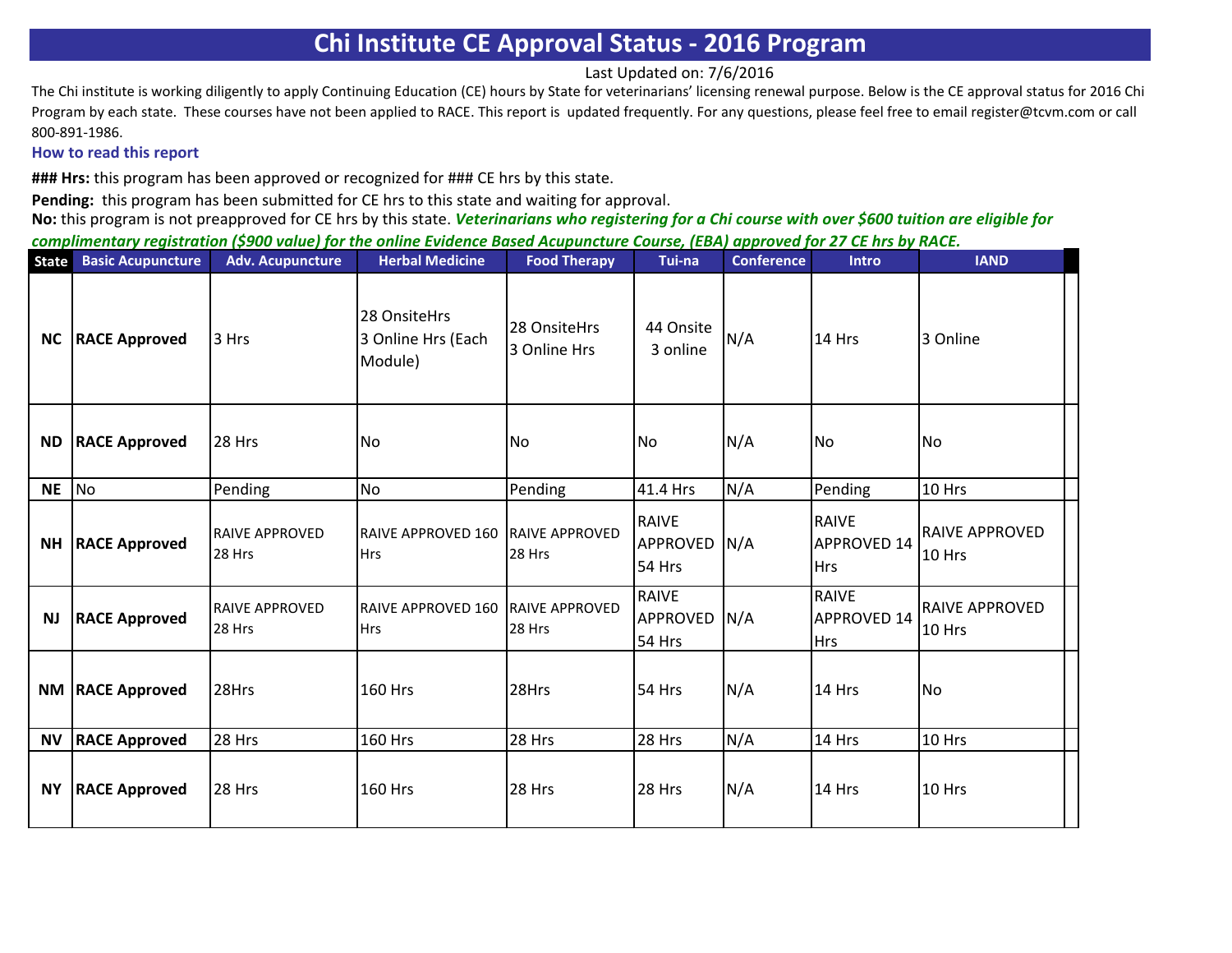Last Updated on: 7/6/2016

The Chi institute is working diligently to apply Continuing Education (CE) hours by State for veterinarians' licensing renewal purpose. Below is the CE approval status for 2016 Chi Program by each state. These courses have not been applied to RACE. This report is updated frequently. For any questions, please feel free to email register@tcvm.com or call 800-891-1986.

#### **How to read this report**

**### Hrs:** this program has been approved or recognized for ### CE hrs by this state.

**Pending:** this program has been submitted for CE hrs to this state and waiting for approval.

| <b>State</b> | <b>Basic Acupuncture</b>  | <b>Adv. Acupuncture</b>         | <b>Herbal Medicine</b>                                                                                                                                                                                                                                        | <b>Food Therapy</b>             | Tui-na                             | <b>Conference</b> | Intro                                            | <b>IAND</b>              |
|--------------|---------------------------|---------------------------------|---------------------------------------------------------------------------------------------------------------------------------------------------------------------------------------------------------------------------------------------------------------|---------------------------------|------------------------------------|-------------------|--------------------------------------------------|--------------------------|
|              | <b>OH   RACE Approved</b> | <b>28 Hrs</b>                   | <b>160 Hrs</b>                                                                                                                                                                                                                                                | 28 Hrs                          | 54 Hrs                             | N/A               | 14 Hrs                                           | 10 hrs                   |
|              | OK   RACE Approved        |                                 | Accepts RACE approved only courses. Veterinarians who register for a Chi course that is above \$600 in tuition are eligible for<br>complimentary registration (\$900 value) for the online Evidence Based Acupuncture Course, approved for 27 CE hrs by RACE. |                                 |                                    |                   |                                                  |                          |
|              | <b>OR RACE Approved</b>   | <b>RAIVE APPROVED</b><br>28 Hrs | <b>RAIVE APPROVED</b><br><b>160 Hrs</b>                                                                                                                                                                                                                       | <b>RAIVE APPROVED</b><br>28 Hrs | <b>RAIVE</b><br>APPROVED<br>54 Hrs | N/A               | <b>RAIVE</b><br><b>APPROVED 14</b><br><b>Hrs</b> | RAIVE APPROVED<br>10 Hrs |
| PA           | <b>RACE Approved</b>      | 20 Hours Onsite<br>Only         | 28 Hours Onsite<br>Only                                                                                                                                                                                                                                       | 28 Hrs Onsite<br>Only           | 54 Hours                           | N/A               | 14 Hrs                                           | 10 Hrs                   |
| <b>RI</b>    | <b>RACE Approved</b>      | 20 Hrs Onsite<br>4 Hrs Online   | 28 Hrs Onsite<br>4 Hrs Online                                                                                                                                                                                                                                 | 28 Hrs Onsite<br>4 Hrs Online   | 54 Hours                           | N/A               | 14 Hrs                                           | 10 Hrs                   |
| <b>SC</b>    | <b>RACE Approved</b>      | 28 SA 28 EQ                     | 145 Online 56<br>Onsite                                                                                                                                                                                                                                       | 28 Onsite                       | 54 Hrs                             | N/A               |                                                  | 10 Hrs                   |
| <b>SD</b>    | <b>RACE Approved</b>      | <b>No</b>                       | No                                                                                                                                                                                                                                                            | <b>No</b>                       | <b>No</b>                          | N/A               | <b>No</b>                                        | <b>No</b>                |
| ΤN           | <b>RACE Approved</b>      | <b>28 Hrs</b>                   | <b>165 Hrs</b>                                                                                                                                                                                                                                                | 28 Hrs                          | 54 Hrs                             | N/A               | 14Hrs                                            | 10 Hrs                   |